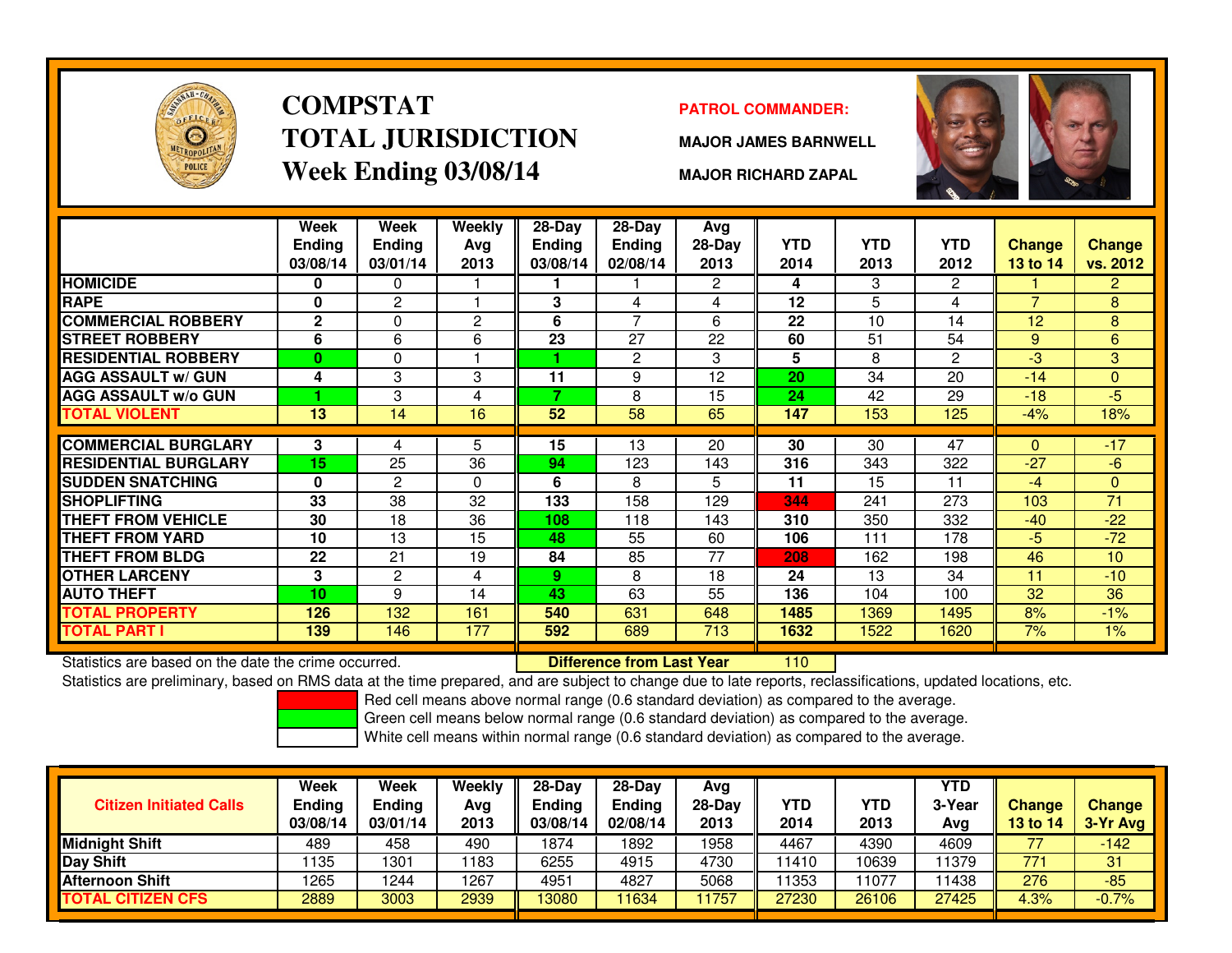

### **COMPSTATPRECINCT COMMANDER:**<br>
PRECINCT COMMANDER: **WEST CHATHAM PRECINCTWeek Ending 03/08/14**



**CAPT. CHARLES HALL**



|                             | Week           | Week           | Weekly         | $28$ -Day | $28$ -Day      | Avg                   |                |                |                |                |                 |
|-----------------------------|----------------|----------------|----------------|-----------|----------------|-----------------------|----------------|----------------|----------------|----------------|-----------------|
|                             | <b>Ending</b>  | <b>Ending</b>  | Avg            | Ending    | <b>Ending</b>  | $28-Day$              | <b>YTD</b>     | <b>YTD</b>     | <b>YTD</b>     | <b>Change</b>  | <b>Change</b>   |
|                             | 03/08/14       | 03/01/14       | 2013           | 03/08/14  | 02/08/14       | 2013                  | 2014           | 2013           | 2012           | 13 to 14       | vs. 2012        |
| <b>HOMICIDE</b>             | 0              | 0              | $\Omega$       | 0         | 0              | 0                     | 0              | $\Omega$       | $\Omega$       | $\Omega$       | $\mathbf{0}$    |
| <b>RAPE</b>                 | 0              | 0              | $\mathbf{0}$   |           |                |                       | 3              |                | $\overline{2}$ | $\overline{2}$ |                 |
| <b>COMMERCIAL ROBBERY</b>   | $\mathbf{0}$   | 0              | $\mathbf 0$    | 0         |                |                       | 3              | $\overline{2}$ | $\overline{c}$ |                |                 |
| <b>STREET ROBBERY</b>       | $\overline{2}$ | 0              | $\mathbf 0$    | 3         | $\overline{2}$ | $\overline{2}$        | 6              | 10             | 8              | -4             | $-2$            |
| <b>RESIDENTIAL ROBBERY</b>  | $\bf{0}$       | 0              | $\Omega$       | 0         |                |                       | $\mathbf{2}$   |                | 0              |                | $\overline{2}$  |
| <b>AGG ASSAULT w/ GUN</b>   | 0              |                | $\mathbf 0$    |           |                |                       |                | 3              | 3              | $-2$           | $-2$            |
| <b>AGG ASSAULT w/o GUN</b>  | $\bf{0}$       |                |                |           |                | 3                     | $\overline{2}$ | 3              | $\overline{7}$ | $\blacksquare$ | $-5$            |
| <b>TOTAL VIOLENT</b>        | $\overline{2}$ | $\overline{2}$ | $\overline{2}$ | 6         | $\overline{7}$ | 8                     | 17             | 20             | 22             | $-15%$         | $-23%$          |
|                             |                |                |                |           |                |                       |                |                |                |                |                 |
| <b>COMMERCIAL BURGLARY</b>  |                |                |                | 5         | 4              | 2                     | 5              | 5.             | $\overline{2}$ | $\Omega$       | 3               |
| <b>RESIDENTIAL BURGLARY</b> |                | 3              | 6              | 19        | 28             | 25                    | 55             | 61             | 48             | $-6$           | $\overline{7}$  |
| <b>SUDDEN SNATCHING</b>     | 0              | 0              | $\Omega$       | 0         | 0              | $\mathbf{0}$          | 0              | $\Omega$       |                | $\Omega$       | $-1$            |
| <b>ISHOPLIFTING</b>         |                | 5              | 3              | 13        | 21             | 12                    | 41             | 31             | 29             | 10             | 12              |
| <b>THEFT FROM VEHICLE</b>   | $\overline{7}$ | $\overline{c}$ | 5              | 25        | 21             | 21                    | 58             | 56             | 48             | $\overline{2}$ | 10 <sup>1</sup> |
| <b>THEFT FROM YARD</b>      | 0              | 0              | $\overline{c}$ | 5         | 10             | 8                     | 23             | 16             | 29             | $\overline{7}$ | $-6$            |
| <b>THEFT FROM BLDG</b>      | $\mathbf{2}$   | 4              | 3              | 19        | 20             | 11                    | 37             | 24             | 34             | 13             | 3               |
| <b>OTHER LARCENY</b>        | 1              | 0              |                | 3         | 2              | $\mathbf{2}^{\prime}$ | 6              | $\overline{c}$ | 7              | $\overline{4}$ | $-1$            |
| <b>AUTO THEFT</b>           | 3              | 2              | 2              | 12        | 16             | 9                     | 28             | 15             | 13             | 13             | 15              |
| <b>TOTAL PROPERTY</b>       | 16             | 17             | 23             | 101       | 122            | 91                    | 253            | 210            | 211            | 20%            | 20%             |
| <b>TOTAL PART I</b>         | 18             | 19             | 25             | 107       | 129            | 99                    | 270            | 230            | 233            | 17%            | 16%             |

Statistics are based on the date the crime occurred. **Difference from Last Year** 

<sup>40</sup>

Statistics are preliminary, based on RMS data at the time prepared, and are subject to change due to late reports, reclassifications, updated locations, etc.

Red cell means above normal range (0.6 standard deviation) as compared to the average.

Green cell means below normal range (0.6 standard deviation) as compared to the average.

|                                | <b>Week</b>   | Week          | Weekly | $28-Day$      | $28-Dav$ | Avg      |                  |      | <b>YTD</b> |               |               |
|--------------------------------|---------------|---------------|--------|---------------|----------|----------|------------------|------|------------|---------------|---------------|
| <b>Citizen Initiated Calls</b> | <b>Ending</b> | <b>Ending</b> | Avg    | <b>Ending</b> | Ending   | $28-Dav$ | <b>YTD</b>       | YTD  | 3-Year     | <b>Change</b> | <b>Change</b> |
|                                | 03/08/14      | 03/01/14      | 2013   | 03/08/14      | 02/08/14 | 2013     | 2014             | 2013 | Avg        | 13 to 14      | 3-Yr Avg      |
| <b>Midnight Shift</b>          | 105           | 98            | 97     | 373           | 366      | 389      | $\overline{903}$ | 855  | 898        | 48            |               |
| Day Shift                      | 250           | 256           | 242    | 2375          | 983      | 967      | 2322             | 2207 | 2279       | 115           | 43            |
| <b>Afternoon Shift</b>         | 246           | 264           | 259    | 1008          | 940      | 1036     | 2325             | 2310 | 2332       | 15            |               |
| <b>TOTAL CITIZEN CFS</b>       | 601           | 601           | 598    | 3756          | 2289     | 2392     | 5550             | 5372 | 5510       | 3.3%          | 0.7%          |
|                                |               |               |        |               |          |          |                  |      |            |               |               |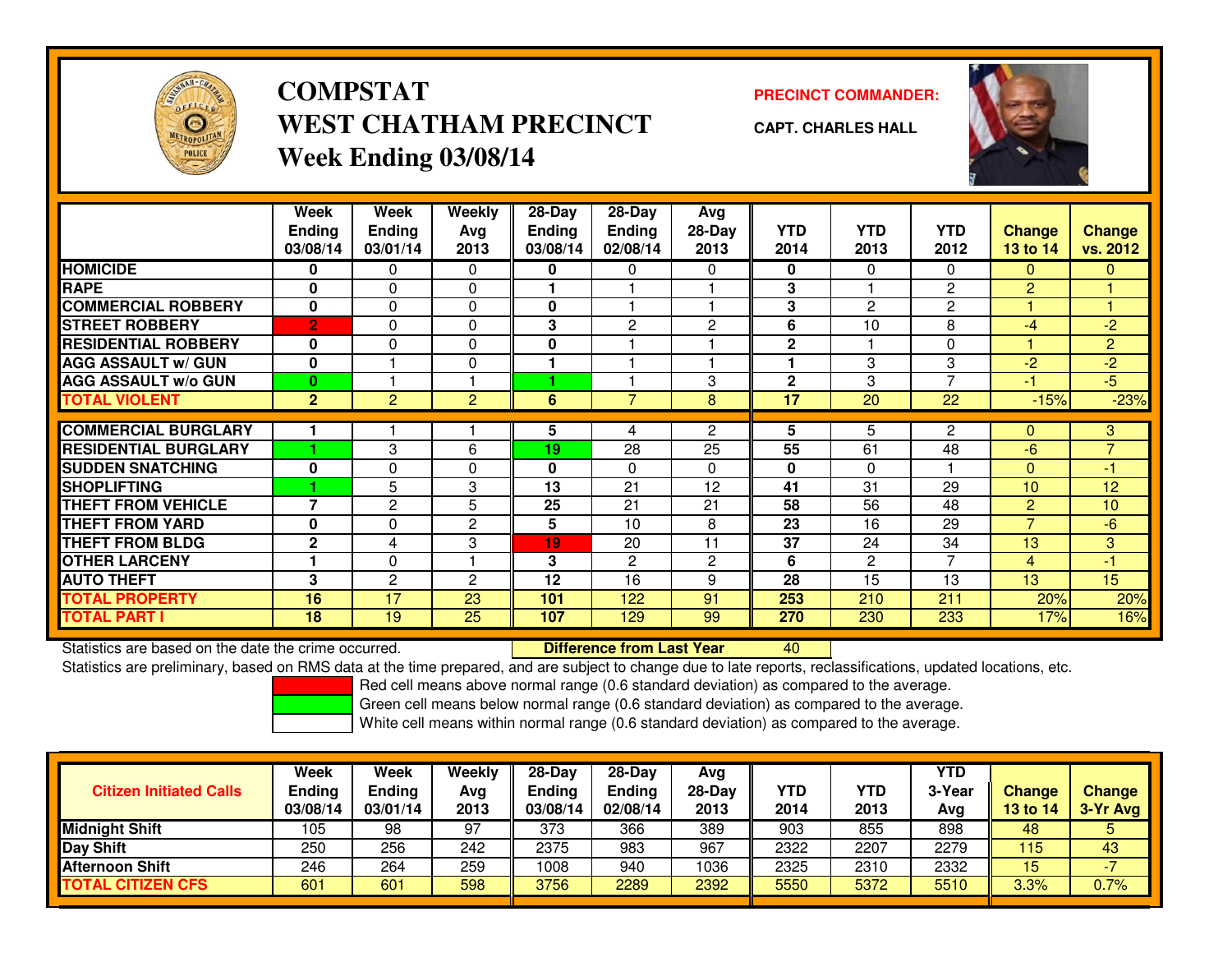

## **COMPSTATDOWNTOWN PRECINCTWeek Ending 03/08/14**

### **PRECINCT COMMANDER:**

**CAPT. BEN HERRON**

<sup>33</sup>



|                             | Week           | Week          | <b>Weekly</b>  | 28-Day       | 28-Day         | <b>Avg</b>   |              |                |                |                |                |
|-----------------------------|----------------|---------------|----------------|--------------|----------------|--------------|--------------|----------------|----------------|----------------|----------------|
|                             | <b>Ending</b>  | <b>Ending</b> | Ava            | Ending       | <b>Ending</b>  | $28-Day$     | <b>YTD</b>   | <b>YTD</b>     | <b>YTD</b>     | <b>Change</b>  | <b>Change</b>  |
|                             | 03/08/14       | 03/01/14      | 2013           | 03/08/14     | 02/08/14       | 2013         | 2014         | 2013           | 2012           | 13 to 14       | vs. 2012       |
| <b>HOMICIDE</b>             | 0              | 0             | 0              | 0            | 0              |              | $\mathbf{0}$ | $\Omega$       | 0              | $\mathbf{0}$   | $\Omega$       |
| <b>RAPE</b>                 | 0              | 0             | $\Omega$       | 0            | 0              |              | $\mathbf{2}$ |                | 0              |                | $\overline{2}$ |
| <b>COMMERCIAL ROBBERY</b>   | $\bf{0}$       | 0             | $\Omega$       |              |                |              | 3            |                | $\overline{c}$ | $\overline{2}$ |                |
| <b>STREET ROBBERY</b>       |                | 2             | $\mathbf{2}$   | 5            | 6              | 8            | 11           | 14             | 18             | $-3$           | $-7$           |
| <b>RESIDENTIAL ROBBERY</b>  | $\bf{0}$       | 0             | 0              | 0            | $\Omega$       |              | $\mathbf{0}$ | $\overline{2}$ | 0              | $-2$           | $\mathbf{0}$   |
| <b>AGG ASSAULT w/ GUN</b>   | $\overline{2}$ |               |                | 3            |                | 3            | 4            | 5              | 3              | $-1$           |                |
| <b>AGG ASSAULT w/o GUN</b>  |                |               |                | 4            | 3              | 4            | 10           | 11             | 8              | $-1$           | $\overline{2}$ |
| <b>TOTAL VIOLENT</b>        | 4              | 4             | 4              | 13           | 11             | 18           | 30           | 34             | 31             | $-12%$         | $-3%$          |
|                             |                |               |                |              |                |              |              |                |                |                |                |
| <b>COMMERCIAL BURGLARY</b>  |                |               |                | 3            | $\overline{2}$ | 3            | 6            | 2              | 8              | 4              | $-2$           |
| <b>RESIDENTIAL BURGLARY</b> | 0              | 5             | 3              | 14           | 18             | 13           | 28           | 29             | 35             | $-1$           | $-7$           |
| <b>SUDDEN SNATCHING</b>     | $\mathbf 0$    | 0             | $\Omega$       | $\mathbf{2}$ | 4              | $\mathbf{2}$ | 5            | 6              | 2              | -1             | 3 <sup>1</sup> |
| <b>SHOPLIFTING</b>          | 3              | 11            | 4              | 17           | 31             | 17           | 55           | 28             | 32             | 27             | 23             |
| <b>THEFT FROM VEHICLE</b>   | 8              | 9             | $\overline{7}$ | 22           | 29             | 29           | 55           | 56             | 88             | $-1$           | $-33$          |
| <b>THEFT FROM YARD</b>      | $\overline{2}$ | 4             | 4              | 17           | 16             | 18           | 24           | 33             | 26             | $-9$           | $-2$           |
| <b>THEFT FROM BLDG</b>      | 6              | 6             | 4              | 18           | 16             | 15           | 48           | 31             | 42             | 17             | 6              |
| <b>OTHER LARCENY</b>        |                |               |                | 3            | 2              | 4            | 3            | $\overline{2}$ | 6              | 4              | $-3$           |
| <b>AUTO THEFT</b>           | 3              | 2             | $\overline{c}$ | 8            | 9              | 9            | 21           | 21             | 22             | $\Omega$       | $-1$           |
| <b>TOTAL PROPERTY</b>       | 24             | 39            | 27             | 104          | 127            | 110          | 245          | 208            | 261            | 18%            | $-6%$          |
| <b>TOTAL PART I</b>         | 28             | 43            | 31             | 117          | 138            | 128          | 275          | 242            | 292            | 14%            | $-6%$          |

Statistics are based on the date the crime occurred. **Difference from Last Year** 

Statistics are preliminary, based on RMS data at the time prepared, and are subject to change due to late reports, reclassifications, updated locations, etc.

Red cell means above normal range (0.6 standard deviation) as compared to the average.

Green cell means below normal range (0.6 standard deviation) as compared to the average.

|                                | Week                      | <b>Week</b>               | Weekly      | $28-Day$                  | $28-Dav$           | Avg              |             |                    | <b>YTD</b>    |                           |                           |
|--------------------------------|---------------------------|---------------------------|-------------|---------------------------|--------------------|------------------|-------------|--------------------|---------------|---------------------------|---------------------------|
| <b>Citizen Initiated Calls</b> | <b>Ending</b><br>03/08/14 | <b>Ending</b><br>03/01/14 | Avg<br>2013 | <b>Ending</b><br>03/08/14 | Ending<br>02/08/14 | $28-Dav$<br>2013 | YTD<br>2014 | <b>YTD</b><br>2013 | 3-Year<br>Avg | <b>Change</b><br>13 to 14 | <b>Change</b><br>3-Yr Avg |
| <b>Midnight Shift</b>          | ∣1∶                       | 87                        | 107         | 412                       | 388                | 428              | 962         | 978                | 1024          | $-16$                     | $-62$                     |
|                                |                           |                           |             |                           |                    |                  |             |                    |               |                           |                           |
| Day Shift                      | 177                       | 228                       | 208         | 821                       | 841                | 832              | 1899        | 838                | 1941          | 61                        | $-42$                     |
| <b>Afternoon Shift</b>         | 259                       | 259                       | 226         | 982                       | 940                | 905              | 2063        | 1915               | 1959          | 148                       | 104                       |
| <b>TOTAL CITIZEN CFS</b>       | 547                       | 574                       | 541         | 2215                      | 2169               | 2165             | 4924        | 4731               | 4925          | 4.1%                      | 0.0%                      |
|                                |                           |                           |             |                           |                    |                  |             |                    |               |                           |                           |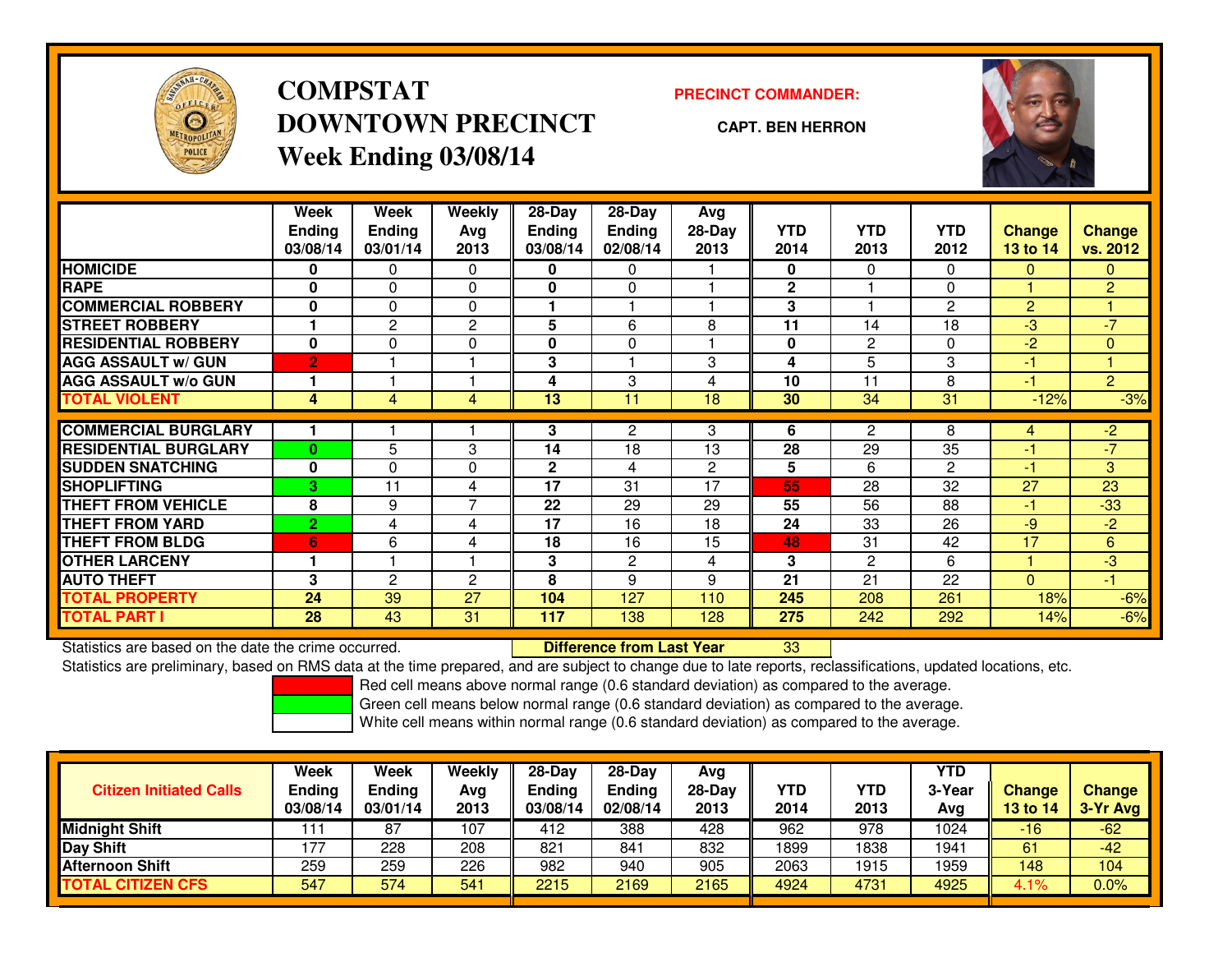

# **COMPSTATCENTRAL PRECINCT CAPT. DEVONN ADAMSWeek Ending 03/08/14**

**PRECINCT COMMANDER:**



|                             | Week<br><b>Ending</b><br>03/08/14 | Week<br><b>Ending</b><br>03/01/14 | Weekly<br>Ava<br>2013 | $28$ -Day<br>Ending<br>03/08/14 | $28-Day$<br>Ending<br>02/08/14 | Avg<br>$28-Day$<br>2013 | <b>YTD</b><br>2014 | <b>YTD</b><br>2013 | <b>YTD</b><br>2012 | <b>Change</b><br>13 to 14 | <b>Change</b><br>vs. 2012 |
|-----------------------------|-----------------------------------|-----------------------------------|-----------------------|---------------------------------|--------------------------------|-------------------------|--------------------|--------------------|--------------------|---------------------------|---------------------------|
| <b>HOMICIDE</b>             | 0                                 | 0                                 | 0                     | 0.                              | 0                              |                         | 3                  | 0                  | $\overline{2}$     | 3                         |                           |
| <b>RAPE</b>                 | 0                                 |                                   | $\mathbf 0$           |                                 | 2                              | $\Omega$                | 4                  |                    | 0                  | 3                         | 4                         |
| <b>COMMERCIAL ROBBERY</b>   |                                   | $\Omega$                          | $\mathbf 0$           | $\mathbf{2}$                    | $\overline{c}$                 |                         | 6                  | $\overline{2}$     | 3                  | 4                         | 3                         |
| <b>STREET ROBBERY</b>       | 1                                 |                                   |                       | 8                               | 11                             | 5                       | 22                 | 14                 | 14                 | 8                         | 8                         |
| <b>RESIDENTIAL ROBBERY</b>  | $\Omega$                          | 0                                 | $\Omega$              | 0                               | $\Omega$                       |                         | 0                  |                    | 0                  | -1                        | $\Omega$                  |
| <b>AGG ASSAULT w/ GUN</b>   | и                                 | 0                                 |                       | 3                               | 3                              | 4                       | 9                  | 11                 | 6                  | $\overline{2}$            | 3 <sup>1</sup>            |
| <b>AGG ASSAULT w/o GUN</b>  | $\bf{0}$                          | 0                                 |                       |                                 |                                | 4                       | 4                  | 14                 | 7                  | $-10$                     | $-3$                      |
| <b>TOTAL VIOLENT</b>        | 3                                 | $\overline{2}$                    | 4                     | 15                              | 19                             | 17                      | 48                 | 43                 | 32                 | 12%                       | 50%                       |
|                             |                                   |                                   |                       |                                 |                                |                         |                    |                    |                    |                           |                           |
| <b>COMMERCIAL BURGLARY</b>  | 1                                 | $\mathbf{2}$                      | 2                     | 5                               | 4                              |                         |                    | 8                  | 10                 | -1                        | $-3$                      |
| <b>RESIDENTIAL BURGLARY</b> | $\overline{2}$                    | 6                                 | 9                     | 17                              | 30                             | 37                      | 98                 | 85                 | 91                 | 13                        | $\overline{7}$            |
| <b>SUDDEN SNATCHING</b>     | $\bf{0}$                          | 0                                 | $\Omega$              | 0                               | 0                              |                         | 0                  | 4                  | 3                  | -4                        | $-3$                      |
| <b>SHOPLIFTING</b>          | $\mathbf{2}$                      | $\overline{2}$                    | 2                     | 10                              | 9                              | 8                       | 17                 | 18                 | 7                  | -1                        | 10 <sup>1</sup>           |
| <b>THEFT FROM VEHICLE</b>   | 8                                 | 4                                 | 9                     | 29                              | 26                             | 36                      | 67                 | 61                 | 87                 | 6                         | $-20$                     |
| <b>THEFT FROM YARD</b>      | 4                                 | 2                                 | 4                     | 7                               | 5                              | 16                      | 22                 | 26                 | 44                 | $-4$                      | $-22$                     |
| <b>THEFT FROM BLDG</b>      | 6                                 | 2                                 | 4                     | 15                              | 15                             | 17                      | 34                 | 36                 | 43                 | $-2$                      | $-9$                      |
| <b>OTHER LARCENY</b>        | $\bf{0}$                          | 0                                 |                       |                                 |                                | 4                       | $\mathbf{2}$       | $\overline{2}$     | 4                  | $\mathbf{0}$              | $-2$                      |
| <b>AUTO THEFT</b>           |                                   | $\overline{2}$                    | 4                     | 10                              | 20                             | 17                      | 52                 | 24                 | 27                 | 28                        | 25                        |
| <b>TOTAL PROPERTY</b>       | 24                                | 20                                | 35                    | 94                              | 110                            | 142                     | 299                | 264                | 316                | 13%                       | $-5%$                     |
| <b>TOTAL PART I</b>         | 27                                | 22                                | 39                    | 109                             | 129                            | 159                     | 347                | 307                | 348                | 13%                       | 0%                        |

Statistics are based on the date the crime occurred. **Difference from Last Year** 

Statistics are based on the date the crime occurred. **Externee the Luid Confference from Last Year Mated Action**<br>Statistics are preliminary, based on RMS data at the time prepared, and are subject to change due to late rep

Red cell means above normal range (0.6 standard deviation) as compared to the average.

Green cell means below normal range (0.6 standard deviation) as compared to the average.

| <b>Citizen Initiated Calls</b> | <b>Week</b><br><b>Ending</b><br>03/08/14 | <b>Week</b><br>Ending<br>03/01/14 | Weekly<br>Avg<br>2013 | $28-Day$<br><b>Ending</b><br>03/08/14 | $28-Dav$<br>Ending<br>02/08/14 | Avg<br>28-Dav<br>2013 | YTD<br>2014 | <b>YTD</b><br>2013 | YTD<br>3-Year<br>Avg | <b>Change</b><br><b>13 to 14</b> | <b>Change</b><br>3-Yr Avg |
|--------------------------------|------------------------------------------|-----------------------------------|-----------------------|---------------------------------------|--------------------------------|-----------------------|-------------|--------------------|----------------------|----------------------------------|---------------------------|
| <b>Midnight Shift</b>          | 86                                       | -12<br>12                         | 105                   | 400                                   | 410                            | 419                   | 939         | 992                | 1016                 | $-53$                            | $-77$                     |
| Day Shift                      | 234                                      | 299                               | 249                   | 1031                                  | 1039                           | 996                   | 2440        | 2252               | 2319                 | 188                              | 121                       |
| <b>Afternoon Shift</b>         | 256                                      | 231                               | 263                   | 950                                   | 947                            | 1050                  | 2254        | 2415               | 2444                 | $-161$                           | $-190$                    |
| <b>TOTAL CITIZEN CFS</b>       | 576                                      | 642                               | 616                   | 2381                                  | 2396                           | 2465                  | 5633        | 5659               | 5779                 | $-0.5%$                          | $-2.5%$                   |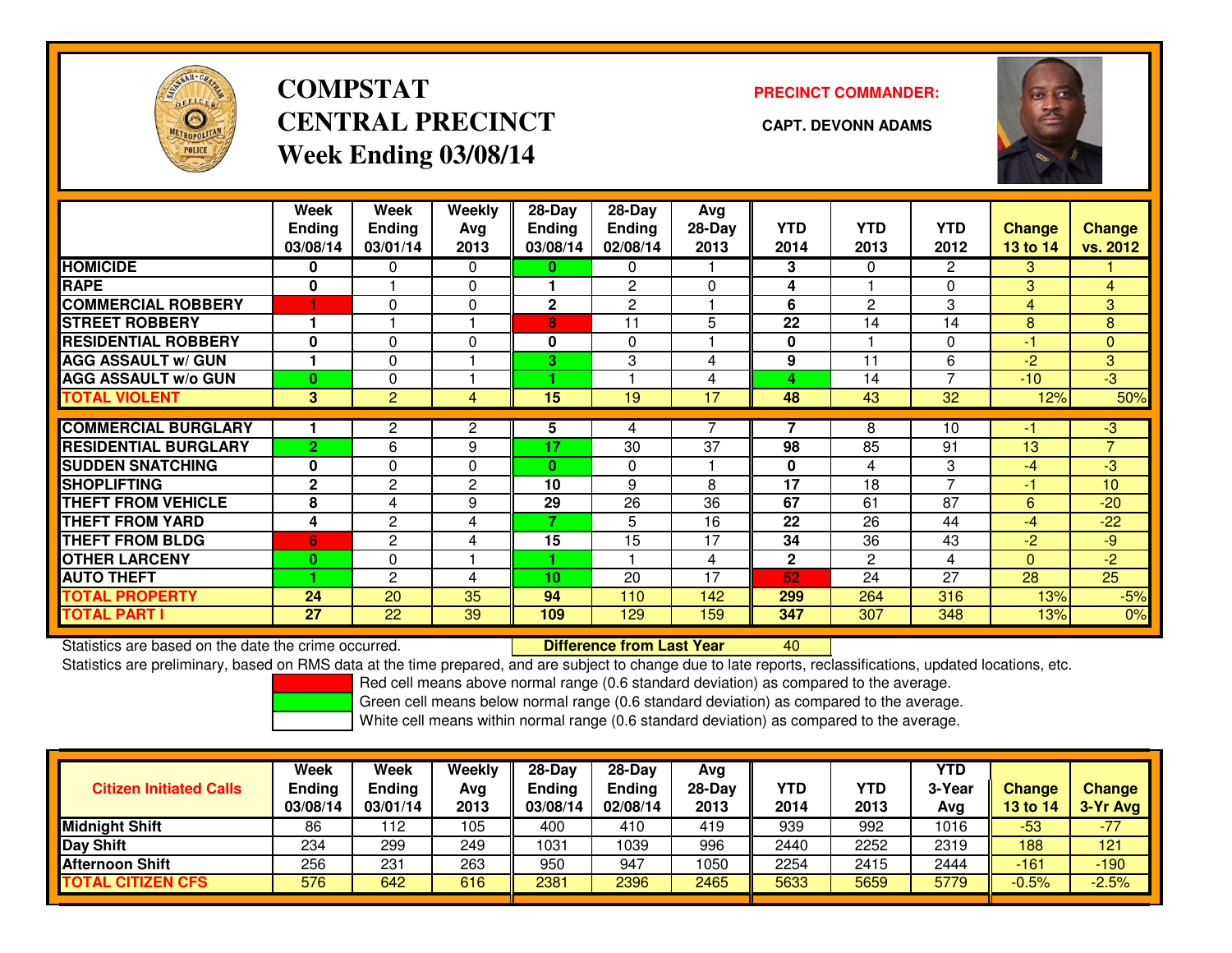

### **COMPSTAT PRECINCT COMMANDER: SOUTHSIDE PRECINCT CAPT. TERRY SHOOPWeek Ending 03/08/14**



|                             | Week<br><b>Ending</b><br>03/08/14 | <b>Week</b><br><b>Ending</b><br>03/01/14 | Weekly<br>Avg<br>2013 | $28-Day$<br>Ending<br>03/08/14 | 28-Day<br><b>Ending</b><br>02/08/14 | Avg<br>$28-Day$<br>2013 | <b>YTD</b><br>2014 | <b>YTD</b><br>2013 | <b>YTD</b><br>2012 | <b>Change</b><br>13 to 14 | Change<br>vs. 2012 |
|-----------------------------|-----------------------------------|------------------------------------------|-----------------------|--------------------------------|-------------------------------------|-------------------------|--------------------|--------------------|--------------------|---------------------------|--------------------|
| <b>HOMICIDE</b>             | 0                                 | 0                                        | $\Omega$              | 0                              | 0                                   | 0                       | 0                  | $\overline{2}$     | $\Omega$           | $-2$                      | 0                  |
| <b>RAPE</b>                 | 0                                 | 0                                        | $\Omega$              | 0                              | $\Omega$                            |                         |                    |                    |                    | $\Omega$                  | $\Omega$           |
| <b>COMMERCIAL ROBBERY</b>   | 0                                 | 0                                        | 0                     |                                | $\overline{c}$                      | $\mathbf{2}$            | 6                  |                    | 4                  | 5                         | $\overline{2}$     |
| <b>STREET ROBBERY</b>       | $\bf{0}$                          |                                          |                       |                                | $\overline{c}$                      | 3                       | 9                  | $\overline{2}$     | 7                  | $\overline{7}$            | $\overline{2}$     |
| <b>RESIDENTIAL ROBBERY</b>  | 0                                 | 0                                        | 0                     |                                |                                     |                         | 3                  |                    | $\overline{c}$     | $\overline{2}$            |                    |
| <b>AGG ASSAULT w/ GUN</b>   | 0                                 |                                          | $\Omega$              | $\mathbf{2}$                   | 2                                   |                         | $\mathbf{2}$       | 5                  | $\overline{c}$     | $-3$                      | $\overline{0}$     |
| <b>AGG ASSAULT w/o GUN</b>  | 0                                 | 0                                        | $\Omega$              | 0                              | 0                                   | $\overline{2}$          |                    | 10                 | 3                  | -9                        | $-2$               |
| <b>TOTAL VIOLENT</b>        | $\mathbf{0}$                      | $\overline{2}$                           | 2                     | 5                              | $\overline{7}$                      | 10                      | 22                 | 22                 | 19                 | 0%                        | 16%                |
|                             |                                   |                                          |                       |                                |                                     |                         |                    |                    |                    |                           |                    |
| <b>COMMERCIAL BURGLARY</b>  | 0                                 | 0                                        |                       | $\mathbf{2}$                   | 3                                   | 4                       | 8                  | 6                  | 21                 | $\overline{2}$            | $-13$              |
| <b>RESIDENTIAL BURGLARY</b> | 3                                 | 0                                        | 8                     | 12                             | 14                                  | 31                      | 47                 | 79                 | 71                 | $-32$                     | $-24$              |
| <b>ISUDDEN SNATCHING</b>    | 0                                 | $\mathbf{2}$                             | $\Omega$              | 3                              | 3                                   |                         | 3                  | 2                  | 3                  |                           | $\Omega$           |
| <b>SHOPLIFTING</b>          | 23                                | 11                                       | 15                    | 67                             | 59                                  | 58                      | 144                | 111                | 147                | 33                        | $-3$               |
| <b>THEFT FROM VEHICLE</b>   | 3                                 | 3                                        | $\overline{ }$        | 15                             | 21                                  | 28                      | 70                 | 100                | 52                 | $-30$                     | 18                 |
| <b>THEFT FROM YARD</b>      | $\mathbf{2}$                      | 2                                        | $\overline{c}$        | 8                              | 11                                  | 8                       | 20                 | 18                 | 46                 | $\overline{2}$            | $-26$              |
| <b>THEFT FROM BLDG</b>      | 4                                 | 3                                        | 5                     | 11                             | 12                                  | 19                      | 33                 | 32                 | 47                 |                           | $-14$              |
| <b>OTHER LARCENY</b>        | 0                                 | 0                                        |                       | 0                              |                                     | 4                       | 6                  | 4                  | 6                  | $\overline{2}$            | $\mathbf{0}$       |
| <b>AUTO THEFT</b>           |                                   |                                          | $\overline{2}$        | 8                              | 11                                  | 9                       | 20                 | 24                 | 23                 | $-4$                      | $-3$               |
| <b>TOTAL PROPERTY</b>       | 36                                | 22                                       | 40                    | 126                            | 135                                 | 163                     | 351                | 376                | 416                | $-7%$                     | $-16%$             |
| <b>TOTAL PART I</b>         | 36                                | 24                                       | 43                    | 131                            | 142                                 | 173                     | 373                | 398                | 435                | $-6%$                     | $-14%$             |

Statistics are based on the date the crime occurred. **Difference from Last Year** 

Statistics are based on the date the crime occurred. **Externee the Difference from Last Year Theoren 1976 and A**<br>Statistics are preliminary, based on RMS data at the time prepared, and are subject to change due to late rep

Red cell means above normal range (0.6 standard deviation) as compared to the average.

Green cell means below normal range (0.6 standard deviation) as compared to the average.

| <b>Citizen Initiated Calls</b> | Week<br>Ending<br>03/08/14 | <b>Week</b><br><b>Ending</b><br>03/01/14 | Weekly<br>Avg<br>2013 | $28-Day$<br><b>Ending</b><br>03/08/14 | $28-Day$<br><b>Ending</b><br>02/08/14 | Avg<br>28-Day<br>2013 | YTD<br>2014 | YTD<br>2013 | <b>YTD</b><br>3-Year<br>Avg | <b>Change</b><br>13 to 14 | <b>Change</b><br>3-Yr Avg |
|--------------------------------|----------------------------|------------------------------------------|-----------------------|---------------------------------------|---------------------------------------|-----------------------|-------------|-------------|-----------------------------|---------------------------|---------------------------|
| <b>Midnight Shift</b>          | 104                        | 76                                       | 86                    | 334                                   | 364                                   | 343                   | 805         | 730         | 790                         | 75                        | 15                        |
| Day Shift                      | 248                        | 262                                      | 238                   | 1030                                  | 1026                                  | 950                   | 2325        | 2138        | 2319                        | 187                       | 6                         |
| <b>Afternoon Shift</b>         | 263                        | 213                                      | 244                   | 991                                   | 963                                   | 976                   | 2258        | 2078        | 2238                        | 180                       | 20                        |
| <b>TOTAL CITIZEN CFS</b>       | 615                        | 551                                      | 567                   | 2355                                  | 2353                                  | 2269                  | 5388        | 4946        | 5348                        | 8.9%                      | $0.8\%$                   |